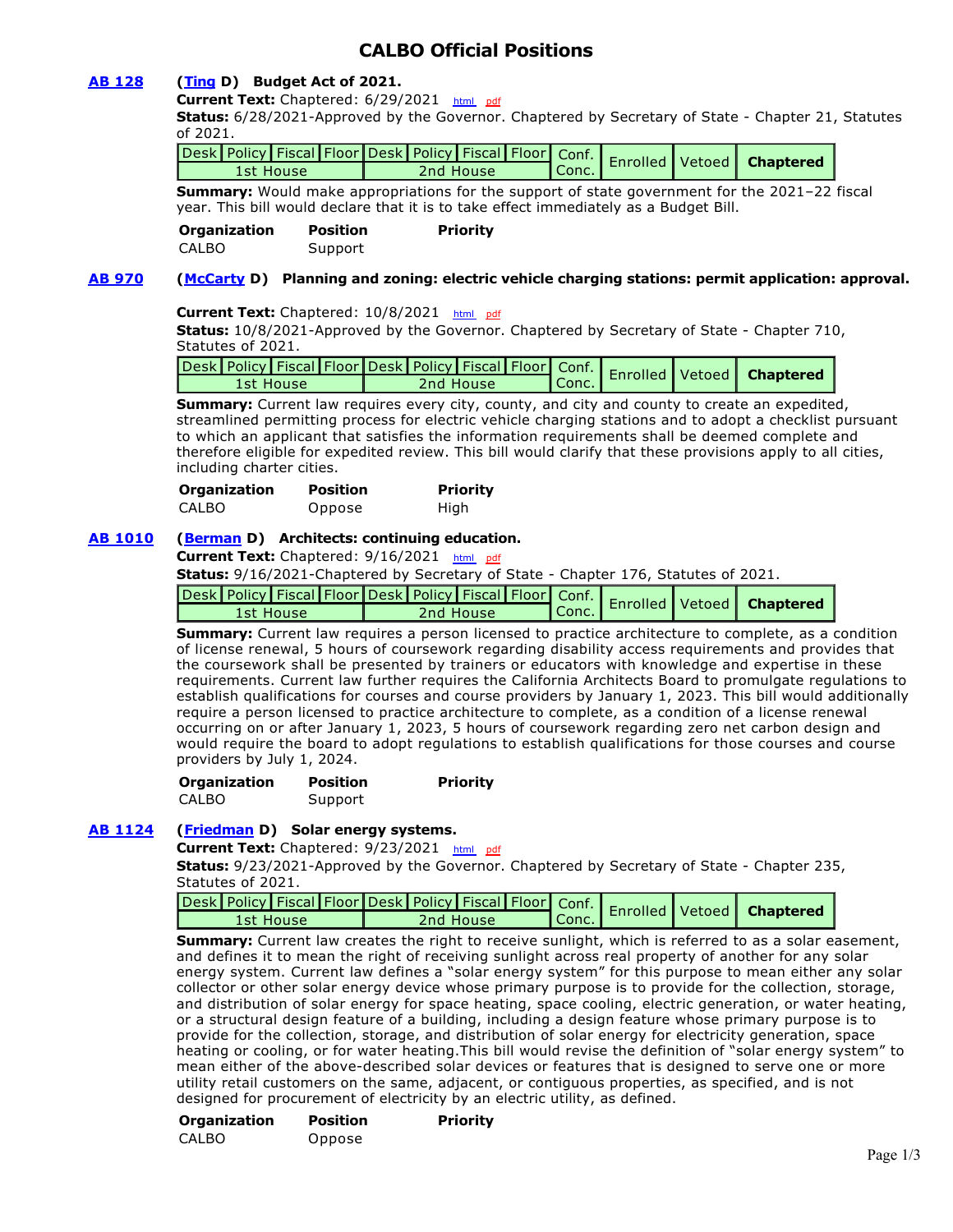# **[AB 1329](https://ctweb.capitoltrack.com/public/publishbillinfo.aspx?bi=Op%2BwzJqTRG7IDXKXqqfKf8b4dZhY58cx0JMIbnYGcveZpoknHvdZXF7jojnSio%2F5) [\(Nazarian](https://a46.asmdc.org/) D) Building codes: earthquakes: functional recovery standard.**

**Current Text:** Amended: 6/30/2021 [html](http://ct3k1.capitoltrack.com/Bills/21Bills%5Casm%5Cab_1301-1350%5Cab_1329_96_A_bill.htm)  [pdf](http://ct3k1.capitoltrack.com/Bills/21Bills%5Casm%5Cab_1301-1350%5Cab_1329_96_A_bill.pdf)

**Status:** 8/27/2021-Failed Deadline pursuant to Rule 61(a)(12). (Last location was APPR. SUSPENSE FILE on 8/16/2021)(May be acted upon Jan 2022)

| ruesk Policy Fiscal Floor Desk Policy 2 year Floor Conf.   Enrolled   Vetoed   Chaptere |           |         |  |  |
|-----------------------------------------------------------------------------------------|-----------|---------|--|--|
| 1st House                                                                               | 2nd House | l Conc. |  |  |

**Summary:** Would, in addition to making specified findings and declarations, require the Building Standards Commission and the Department of Housing and Community Development to develop, adopt, approve, codify, and publish building standards that would require buildings not already under the authority of a different state agency to be designed and built to a functional recovery standard, as defined, for earthquake loads, as specified. The bill would require the commission and the department to actively consult with interested parties, as specified, in proposing and adopting functional recovery standards.

| <b>Organization</b> | <b>Position</b> | <b>Priority</b> |
|---------------------|-----------------|-----------------|
| CALBO               | Neutral         | High            |

#### **[SB 32](https://ctweb.capitoltrack.com/public/publishbillinfo.aspx?bi=bFzsTYuNHv0DJolqPpWL1XxNmns9M0hmRwPmdE1lTD0Kn%2BLwOk%2Beiy20ue2BYk5o) [\(Cortese](http://sd15.senate.ca.gov/) D) Energy: general plan: building decarbonization requirements.**

Current Text: Amended: 4/8/2021 [html](http://ct3k1.capitoltrack.com/Bills/21Bills%5Csen%5Csb_0001-0050%5Csb_32_98_A_bill.htm) [pdf](http://ct3k1.capitoltrack.com/Bills/21Bills%5Csen%5Csb_0001-0050%5Csb_32_98_A_bill.pdf)

**Status:** 5/25/2021-Failed Deadline pursuant to Rule 61(a)(5). (Last location was APPR. SUSPENSE FILE on 5/3/2021)(May be acted upon Jan 2022)

|           |  |           |  |       |  | Jesk Policy 2 year Floor Desk Policy Fiscal Floor Conf.   Enrolled   Vetoed   Chaptere |
|-----------|--|-----------|--|-------|--|----------------------------------------------------------------------------------------|
| 1st House |  | 2nd House |  | Conc. |  |                                                                                        |

**Summary:** Would require a city or county to make, commencing January 1, 2023, a one-time amendment to the appropriate elements of its general plan, climate action or greenhouse gas emissions reduction plan, or building or other codes, as described, to include goals, policies, objectives, targets, and feasible implementation strategies, as specified, to decarbonize newly constructed, as defined, commercial and residential buildings. The bill would require a city or county to submit these draft amendments to the commission at least 45 days prior to the adoption of the amendments. The bill would require the legislative body of the city or county to consider the commission's advisory comments, if any, prior to adopting the amendments.

| <b>Organization</b> | <b>Position</b> | <b>Priority</b> |
|---------------------|-----------------|-----------------|
| <b>CALBO</b>        | Oppose          |                 |

#### **[SB 55](https://ctweb.capitoltrack.com/public/publishbillinfo.aspx?bi=RxxBPpbKzwKh865oli87sTOp0Aoe7efxnvsW3WeoVOHfDtRvz%2BfOn83ZBS4U8%2BEX) [\(Stern](http://sd27.senate.ca.gov/) D) Very high fire hazard severity zone: state responsibility area: development prohibition: supplemental height and density bonuses.**

**Current Text:** Amended: 4/5/2021 [html](http://ct3k1.capitoltrack.com/Bills/21Bills%5Csen%5Csb_0051-0100%5Csb_55_98_A_bill.htm)  [pdf](http://ct3k1.capitoltrack.com/Bills/21Bills%5Csen%5Csb_0051-0100%5Csb_55_98_A_bill.pdf)

**Status:** 4/30/2021-Failed Deadline pursuant to Rule 61(a)(2). (Last location was GOV. & F. on 3/3/2021) (May be acted upon Jan 2022)

| Jesk 2 year Fiscal Floor Desk   Policy   Fiscal   Floor   Conf.   Enrolled   Vetoed   Chaptered |           |                    |  |  |
|-------------------------------------------------------------------------------------------------|-----------|--------------------|--|--|
| 1st House                                                                                       | 2nd House | <sup>I</sup> Conc. |  |  |

**Summary:** Would, in furtherance of specified state housing production, sustainability communities strategies, greenhouse gas reduction, and wildfire mitigation goals, prohibit the creation or approval of a new development, as defined, in a very high fire hazard severity zone or a state responsibility area unless there is substantial evidence that the local agency has adopted a comprehensive, necessary, and appropriate wildfire prevention and community hardening strategy to mitigate significant risks of loss, injury, or death, as specified. By imposing new duties on local governments with respect to the approval of new developments in very high fire hazard severity zones and state responsibility areas, this bill would impose a state-mandated local program.

| <b>Organization</b> | <b>Position</b> | <b>Priority</b> |
|---------------------|-----------------|-----------------|
| <b>CALBO</b>        | Oppose          | High            |

# **[SB 440](https://ctweb.capitoltrack.com/public/publishbillinfo.aspx?bi=LQBnhzob17xQ0RN12BcGIsBR1bbh%2BOEjKqxyh6CbYjUKTgqPL0x1wPWhhEQZZgxD) [\(Dodd](http://sd03.senate.ca.gov/) D) Earthquake and wildfire loss mitigation.**

**Current Text:** Introduced: 2/16/2021 [html](http://ct3k1.capitoltrack.com/Bills/21Bills%5Csen%5Csb_0401-0450%5Csb_440_99_I_bill.htm) [pdf](http://ct3k1.capitoltrack.com/Bills/21Bills%5Csen%5Csb_0401-0450%5Csb_440_99_I_bill.pdf)

**Status:** 9/10/2021-Failed Deadline pursuant to Rule 61(a)(15). (Last location was INS. on 2/25/2021) (May be acted upon Jan 2022)

| vesk 2 year Fiscal Floor Desk   Policy   Fiscal   Floor   Conf.   Enrolled   Vetoed   Chaptered ' |           |       |  |  |
|---------------------------------------------------------------------------------------------------|-----------|-------|--|--|
| 1st House                                                                                         | 2nd House | Conc. |  |  |

**Summary:** Would require the Wildfire Fund Administrator, the Office of Emergency Services, and the Office of Energy Infrastructure Safety to create the California Wildfire Residential Loss Mitigation Program as a joint powers authority. The bill would require that program to provide mitigation against wildfire risk, including a grant program to assist qualifying owners to retrofit their structures to protect against wildfire or to create a defensible space around their structures. The bill would establish the Wildfire Loss Mitigation Fund as a continuously appropriated subaccount in the Wildfire Fund to fund the program.